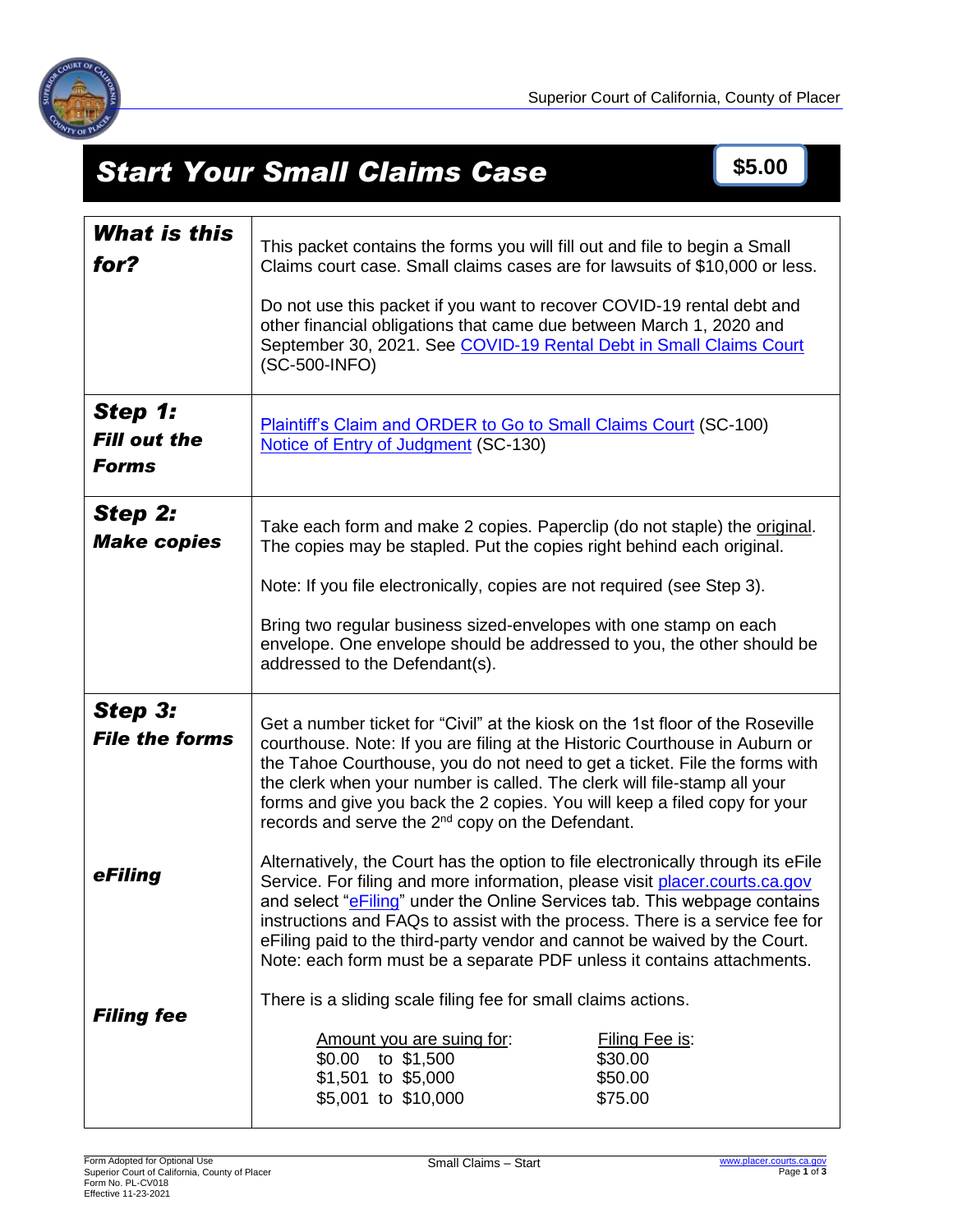

|                                                 | The Court accepts cash, check, Visa, MasterCard, AMEX and Discover<br>Card. If you cannot afford to pay the filing fee, you may apply for a fee<br>waiver by filling out and filing these forms:<br><b>Request to Waive Court Fees (FW-001)</b><br>Order on Court Fee Waiver (FW-003)                                                                                                                                                                                                                                                                                                                                                                                                                               |
|-------------------------------------------------|---------------------------------------------------------------------------------------------------------------------------------------------------------------------------------------------------------------------------------------------------------------------------------------------------------------------------------------------------------------------------------------------------------------------------------------------------------------------------------------------------------------------------------------------------------------------------------------------------------------------------------------------------------------------------------------------------------------------|
| Step 4:<br><b>Serve the</b><br><b>Defendant</b> | You must have a copy of the Plaintiff's Claim and ORDER to Go to Small<br>Claims Court (SC-100) handed to ("served" on) the Defendant(s).<br>Someone 18 or older must serve the forms for you. You cannot serve the<br>forms yourself.<br>If there is more than one Defendant, each must be served a separate copy.<br>If you are suing a corporation, you will need to serve the "Agent for<br>Service" for that corporation. To find out the contact information for the<br>"Agent for Service", search the California Secretary of State website at<br>www.sos.ca.gov.<br>The person who serves the papers to the Defendant needs to completely<br>and clearly fill out a <b>Proof of Service</b> (SC-104) form. |
| Step 5:<br><b>File the Proof</b><br>of Service  | Make 1 copy of the Proof of Service (SC-104) and take a number ticket for<br>"Civil" at the kiosk on the 1 <sup>st</sup> floor of the Roseville courthouse to file the<br>original and copy. Note: If you are filing at the Historic Courthouse in<br>Auburn or the Tahoe Courthouse, you do not need to get a ticket. Keep the<br>filed copy for your records.                                                                                                                                                                                                                                                                                                                                                     |
| <b>Next steps:</b>                              | Go to your court hearing and present your case to the judicial officer.<br>The judicial officer will either make a decision (Judgment) that day or it will<br>be mailed to you.                                                                                                                                                                                                                                                                                                                                                                                                                                                                                                                                     |

## **Important Information and FAQ:**

#### **Can I Access My Court Case Electronically?**

Court users can now receive access to their file/orders electronically by three different methods:

Online Portal: You can come to the courthouse and show ID to gain access;

eFiling: If you check the box on eFiling, you will receive your orders via email; you will also receive portal access if you pay for a filing (so you do not need to come into the courthouse to show ID);